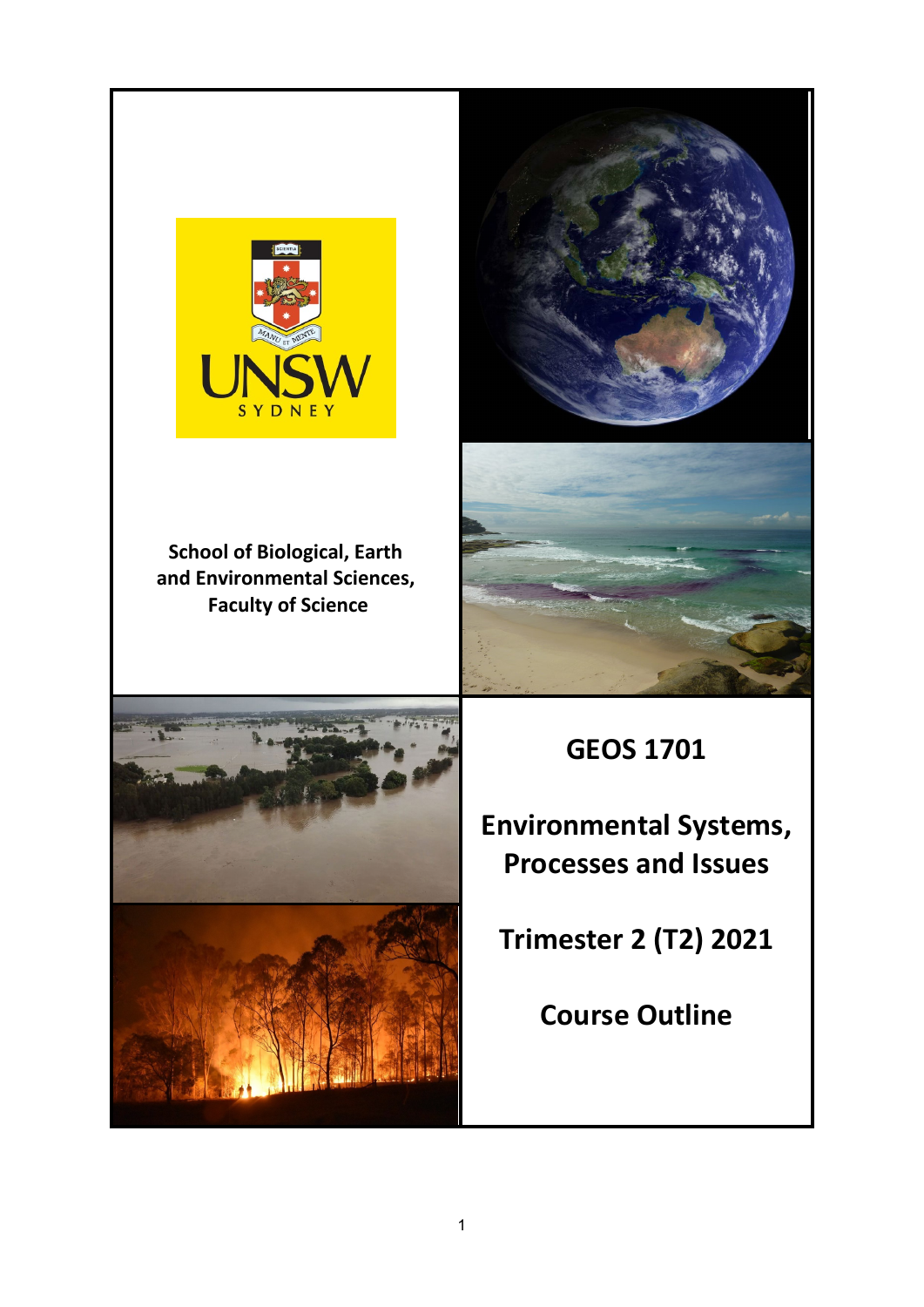## **Welcome to GEOS1701 - A Different Year Again!**

Last year we ran the course fully online due to COVID19 restrictions. Thankfully we are able to hold face-toface labs this year, but the lectures and tutorials will still be delivered online. However, while the online delivery will involve changes to how the course is run, the content of the course remains the same and we are committed to providing you with a high quality course and learning experience. Please take advantage of the face-to-face labs and live online lectures and tutorials. Interacting with each other and your lecturers is one of the best parts of the university experience!

The very first thing you should do in the course is watch the '*Welcome to GEOS1701 from the Course Convenor*' and '*Welcome to GEOS1701 from the Lab-Coordinator*' recordings on the Course Moodle Page prior to commencing the course in Week 1. These introductory videos will describe the logistics of the course, how it will run and basically go over this Course Outline.

As a lot of the course is online, it will be run through the Course Moodle Page so please familiarize yourself with it. Lectures and tutorials will be held online and recorded, but the face-to-face Labs will not be recorded.

# **1. Staff**

**Lecturers:** Several academic staff contribute to the lectures, labs and tutorials in this course:

*Professor Rob Brander (Course Convenor)* Biological Sciences North (D26) Room 401B; Phone: 0401 420 962; Email: [rbrander@unsw.edu.au](mailto:rbrander@unsw.edu.au)

## *Associate Lecturer David Edwards (Lab Co-ordinator)*

Biological Sciences North (D26) Room 401C; Phone: 0402 114 501; Email: [d.edwards@unsw.edu.au](mailto:d.edwards@unsw.edu.au)

#### *Dr. Adrian Fisher*

Samuels Building (F25) Room G14A; Email: [Adrian.fisher@unsw.edu.au](mailto:Adrian.fisher@unsw.edu.au)

#### *Associate Professor Scott Mooney*

Biological Sciences North (D26) Room 410D; Email: [s.mooney@unsw.edu.au](mailto:s.mooney@unsw.edu.au)

All lecturers are available for meeting or consultation with students by appointment. To arrange a time, please email the lecturer in the first instance.

**Laboratory Staff:** The **Lab Co-ordinator** for the course is David Edwards although most lecturers will participate in some of the labs.

**Tutorial Staff:** Tutorials will be run by David Edwards and Prof. Rob Brander.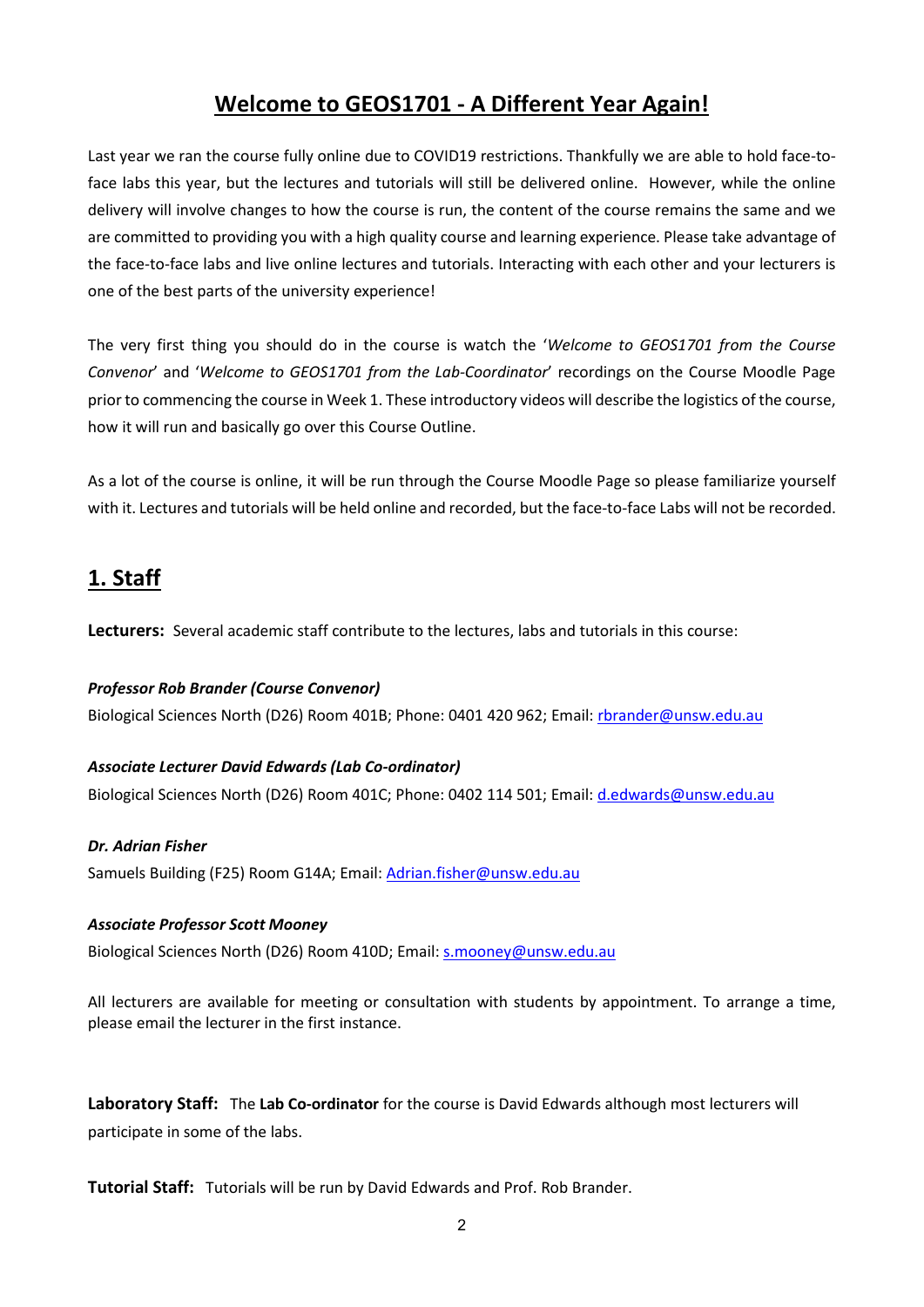# **2. Course Information**

**Course Code:** GEOS 1701 **Units of Credit:** 6 **Hours per Week:** 3 Lecture, 3 Practical (Lab), 1 Tutorial (in alternating weeks) **Prerequisites:** None **Online Timetable:** <http://timetable.unsw.edu.au/2021/GEOS1701.html>

#### **2.1 Course Summary**

GEOS 1701 explores the role of environmental processes, operating over a range of temporal and spatial scales, in shaping patterns of the physical environment in the context of human interactions and resulting management issues. This important topic incorporates the fields of Physical Geography, Environmental Science, Environmental Management and Biogeography. Specifically, we examine the variety of processes operating in atmospheric, terrestrial, hydrological, coastal and ecological systems. Course material provides a broad overview of global physical environments, although emphasis will be placed on Australian examples. More information is provided in the Course UNSW Handbook entry available at:

<https://www.handbook.unsw.edu.au/undergraduate/courses/2021/GEOS1701>

#### **2.2. Course Aims**

There are two fundamental aims of this course: i) to provide students with an understanding of physical environments and the processes that form and influence them; and ii) introduce students to a range of environmental management issues by examining the nature of interactions between humans and natural systems. Students will also gain an appreciation of how we monitor environmental process and change.

## **2.3 Course learning outcomes (CLOs)**

The Course Learning Outcomes (CLOs) for this course describe what you should be able to do by the end of the semester if you participate fully in all learning activities and successfully complete all assessment items. These CLOs also relate to some of the overall Program Learning Goals for all undergraduate students taking Geoscience and Environmental Science degrees. The following table shows how the CLOs for this course relate to these Program goals and indicates where in the course the CLOs are assessed.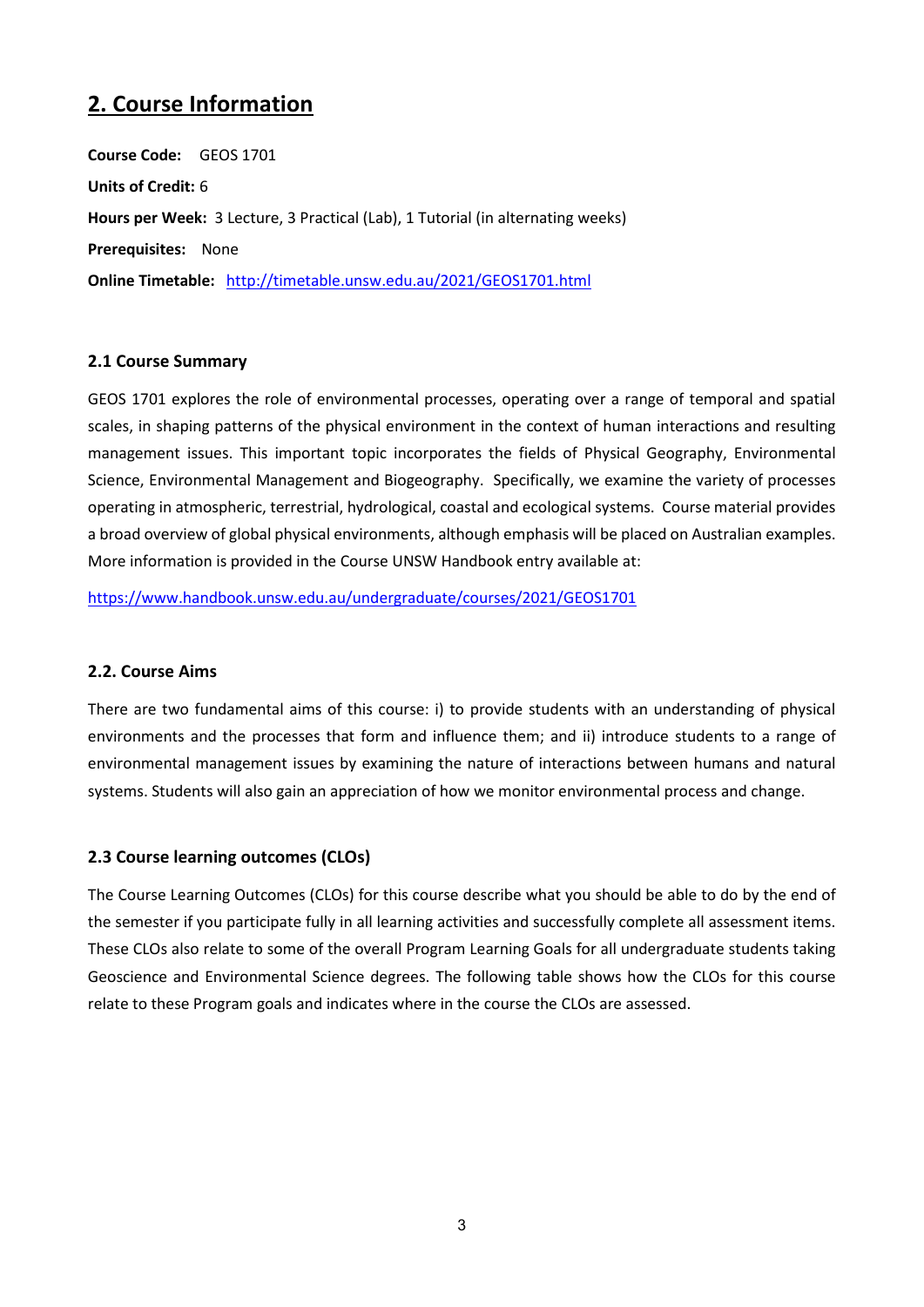**Table 1.** Course Learning Outcomes (CLOs) for GEOS1701.

| <b>Program Learning Goals</b>                                                      | <b>Course Learning Outcomes</b>                                                                                                                                                                                                                                                                                     | <b>Course Delivery Method</b>                                                                                               |  |
|------------------------------------------------------------------------------------|---------------------------------------------------------------------------------------------------------------------------------------------------------------------------------------------------------------------------------------------------------------------------------------------------------------------|-----------------------------------------------------------------------------------------------------------------------------|--|
| This course helps you to achieve<br>the following learning goals:                  | On successful completion of this<br>course, you should be able to:                                                                                                                                                                                                                                                  | The learning outcome will be<br>assessed in the following items:                                                            |  |
| 1. Knowledge                                                                       | Describe fundamental process and<br>relationships<br>of<br>physical<br>form<br>environmental systems<br>Interpret past, present and future<br>controls on physical environments<br>complex<br><b>Discuss</b><br>human-physical<br>relationships causing Australian and<br>global environmental management<br>issues | Lectures<br>$\bullet$<br>Lab assessments<br>Lab workshops<br>Mid-Term and Final exam                                        |  |
|                                                                                    | Identify pathways and challenges<br>involved in solving these environmental<br>problems                                                                                                                                                                                                                             |                                                                                                                             |  |
| 2. Critical thinking and problem<br>solving                                        | Formulate and solve real problems in<br>relation to environmental data using<br>basic statistical analysis, presentation<br>plots,<br>using<br>methods<br>οf<br>data<br>appropriate to the problem and<br>available data                                                                                            | Lab assessments<br>٠<br>Lab workshops<br>Tutorials<br>$\bullet$<br>Water use report<br>Mid-Term and Final exam<br>$\bullet$ |  |
| 3. Written communication                                                           | Construct written work which is<br>logically and professionally presented<br>using the scientific method<br>Convey data, statistics and graphical<br>results so that non-experts<br>can<br>understand the key outcomes of<br>analyses<br>Self-manage<br>successful<br>time<br>management strategies                 | Lab assessments<br>٠<br>Lab workshops<br>Tutorials<br>Water use report<br>Mid-Term and Final Exam                           |  |
| 4. Personalised, self-guided, flipped<br>classroom and blended, learning<br>skills | Complete independent research and<br>learning using a variety of internet<br>based resources and computing skills                                                                                                                                                                                                   | Pre-lab material<br>Self-guided lab workshops                                                                               |  |
| 5. Practical skills                                                                | of<br>various<br>aware<br>methods,<br>Be<br>techniques and approaches used to<br>monitor and measure different physical<br>environments<br>Use word processing, data spreadsheet<br>and geo-spatial software                                                                                                        | Lectures<br>Labs<br>Lab assessments<br>Water use report<br>Tutorials                                                        |  |

## **2.5 Continual Course Improvement**

This course has always been popular with students and we continually adjust the course to make it better based on student feedback. To improve students' ability to collect, analyse and report data using the scientific method, we have introduced a course assessment that involves monitoring water usage in our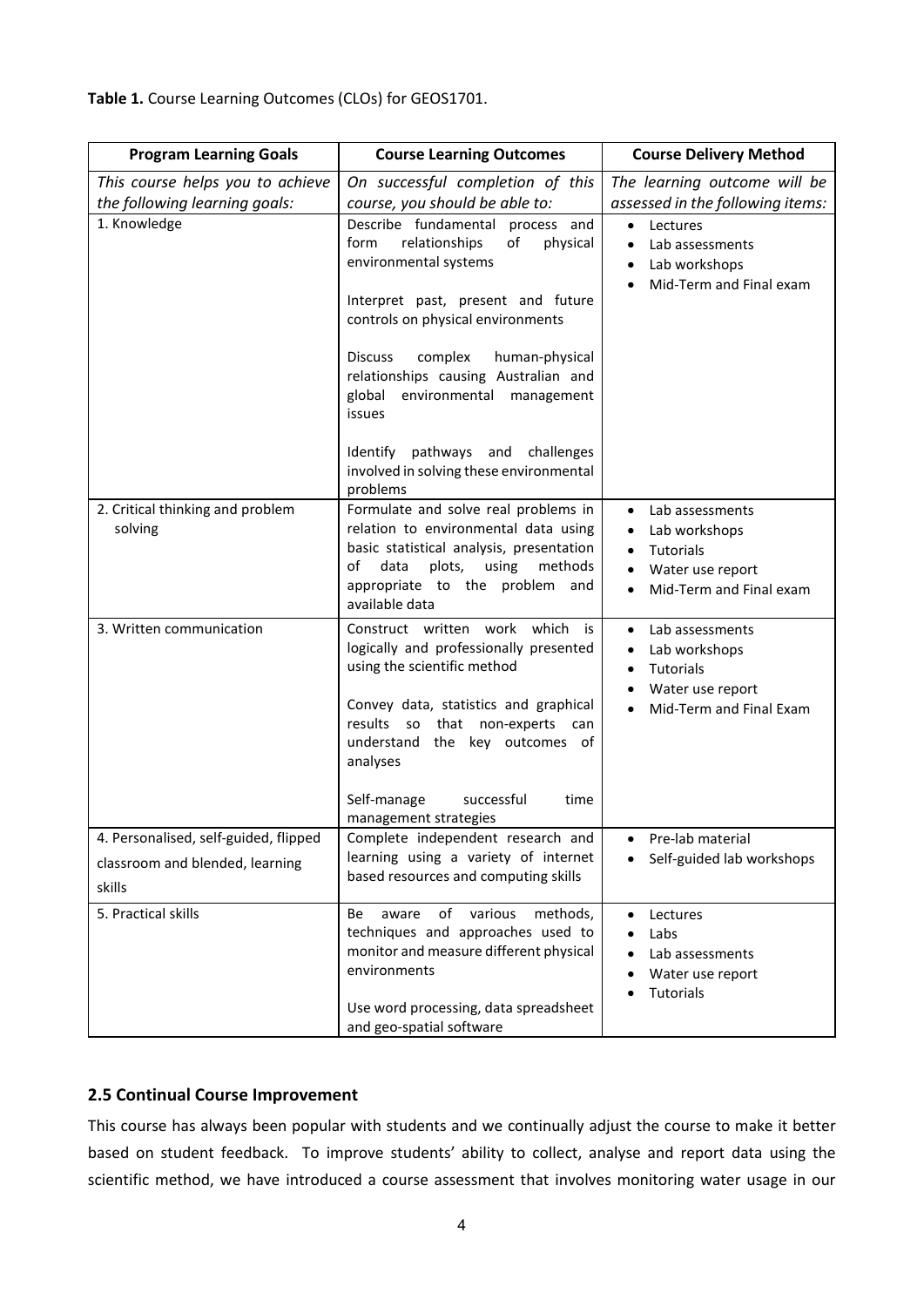home. This Water Use Report will provide you with valuable skills for upper level courses and we have changed the nature of the tutorials in the course so that they are focussed on skill-based learning in relation to conducting the Water Use Report.

As the course is still impacted by the COVID19 situation, we are unfortunately unable to run our day field trip this year due to uncertainties with bus passenger restrictions. However, we believe that this a field-based course and have modified the labs so that three of them involve field-based activities conducted at nearby locations. We have also modified the lab-based assessments to focus on these field-based activities. We have both a Mid-Term and Final exam to break up the amount of material that needs to be studies. This has been very popular with students in the past. We feel that all of these changes will make for a more enjoyable course and better learning experience this year.

#### **2.6 Follow On Courses**

This course is intended to provide you with basic skills and knowledge for upper level courses that might interest you such as:

GEOS 2711 Australian Climate and Vegetation (runs in T2) GEOS 2721 Australian Surface Environments and Landscapes (runs in T3) GEOS 3761 Environmental Change (runs in T2) GEOS 3921 Coastal Resource Management (runs in T3) GEOS 3731 Coastal Processes and Hazards (runs in T3 starting in 2022)

This course can also be taken with the course *BIOS1301 Ecology and Sustainability* as part of the first year of the Bachelor of Science Major in Geography.

## **3. Strategies and Approaches to Learning**

## **3.1 Learning and teaching activities**

Course learning outcomes (CLO's) are achieved through a range of instructional techniques including lectures, laboratory classes, assessments and tutorials. Lectures provide learning through delivery of the core content of the course. Lab classes provide a range of learning strategies and students will gain experience in landscape interpretation using geo-spatial software such as Google Earth and NearMap and through actual measurement techniques used in the field. Tutorials will provide students with essential skills required for researching, reviewing, and presenting a major course assessment.

## **3.2 Expectations of Students**

**Announcements:** Announcements regarding the course will be made online via the Course Moodle page. It is the responsibility of students to ensure they are aware of and read all announcements.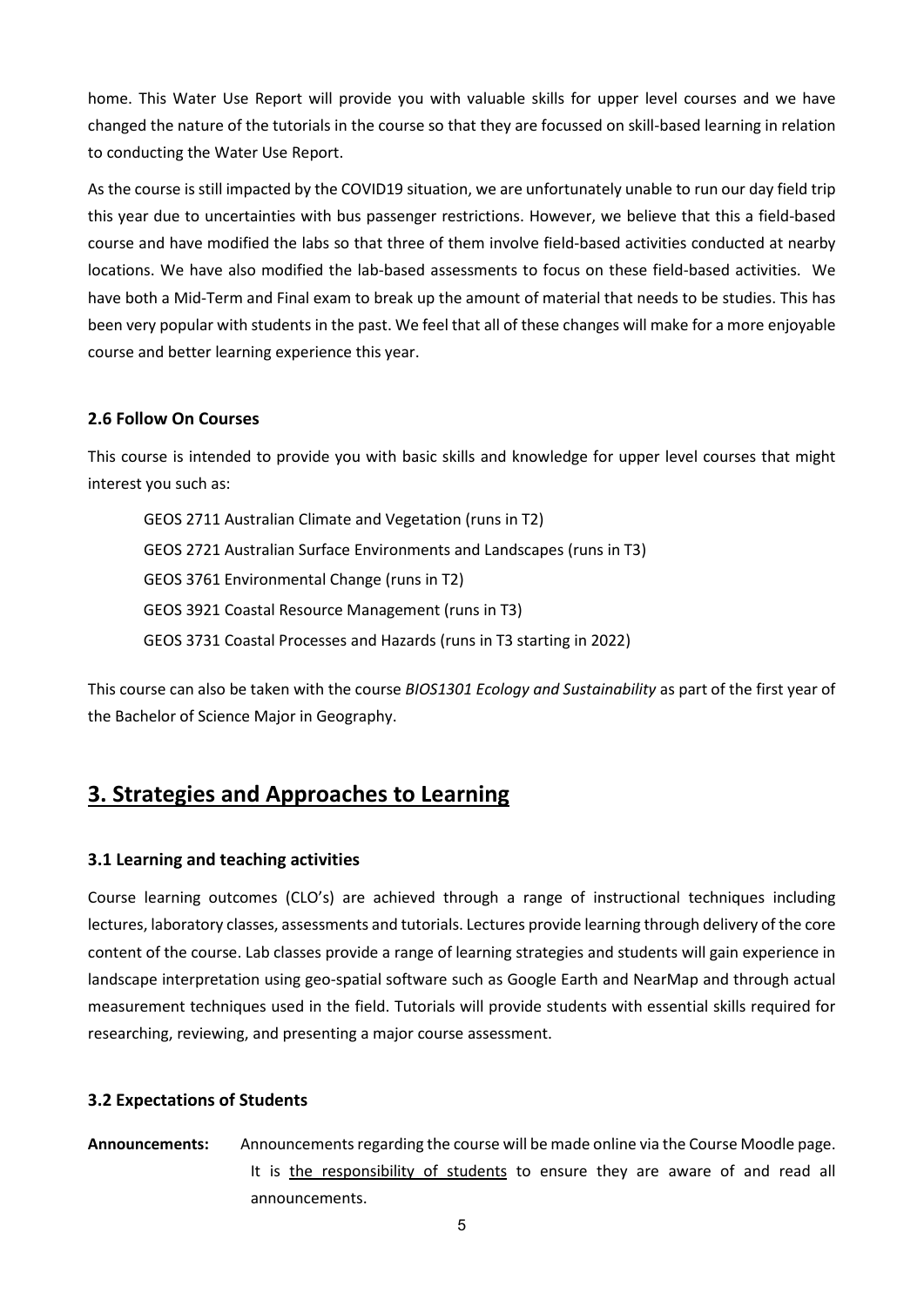- **Assistance:** General enquiries should be directed to the Science Student Centre Nucleus Student Hub on Level 2 of the Library Building (Ph: 9385-6125) or lodge an online enquiry via unsw.to/webforms with your zID. Specific BEES course and program related enquiries will be re-directed to Faye Mo who can be emailed directly (faye.mo@unsw.edu.au). Queries relating specifically to the course should be directed to the Course Convenor Professor Rob Brander, or your lecturer at the time.
- **Attendance:** All lectures will be held online. Some will be held live online while others will be prerecorded. Students are encouraged to attend live online lectures as it provides a valuable opportunity to engage with the lecturer by asking questions. All lectures will be recorded. Students must complete all online material related to Labs and Tutorials and participate in online sessions when required to. Students who miss a significant amount of course material, or miss an assessment task, due to ill health or other issues are advised to contact Prof Rob Brander (Course Convenor) as soon as possible and provide certified documentation.
- **Illness:** You can apply for **Special Consideration** when illness or circumstances that are beyond your control, or are unexpected, interfere severely with your academic performance. More information on Special Consideration can be found at: <https://student.unsw.edu.au/special-consideration>
- **Exam Period:** The Mid-Term Exam will be held online starting at 7 PM on Monday June 28 (Week 5). The Final Exam will be held during the trimester examination period (Aug 13-26). The University expects that all students be available for the entire duration of the examination period. Please bear this in mind when making end of trimester work or travel plans. The Final Exam timetable is usually not released until late in the Trimester. It is likely at this stage that the final exam will be held online. This will be confirmed before the end of term.
- **Online Needs:** As much of the course will be run online, it is expected that students ensure they will have regular and reliable access to the internet while off campus via home computers, personal laptops or through personal electronic devices (e.g. mobile phone, iPad). There will be numerous direct online sessions for staff and students to interact. Students should ensure that their device has a working microphone and while a camera is not essential, it is highly recommended.
- **Course Evaluation:** Student evaluative feedback on the course is gathered every year through the use of UNSW MyExperience, which is available through your MyUNSW account and on the Course Moodle page towards the end of the trimester. MyExperience allows you to provide feedback on both the course itself and the teaching provided in the course. Student feedback is taken very seriously and influences continual course improvements so please contribute. More information on MyExperience can be found at: <https://student.unsw.edu.au/myexperience>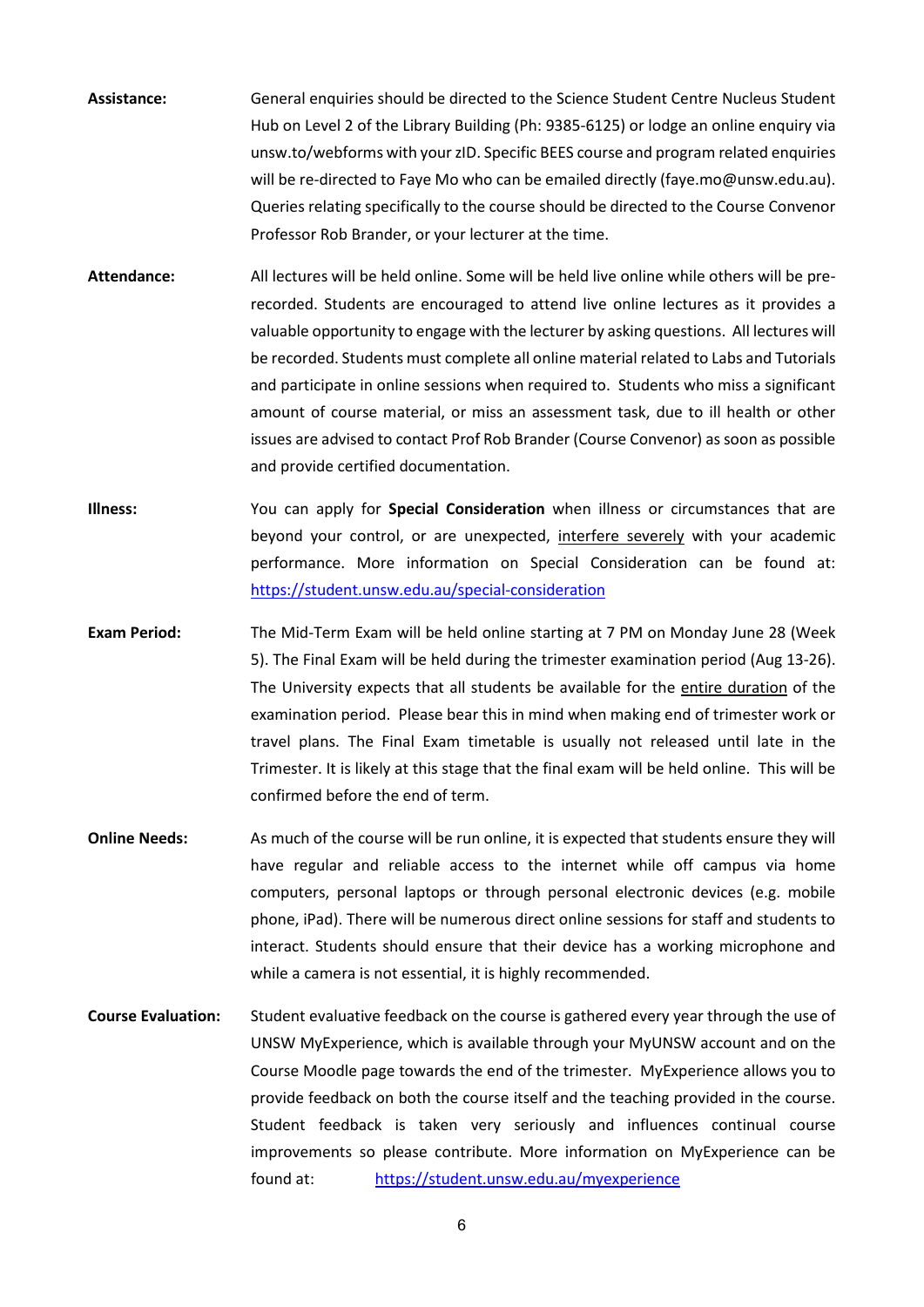## **4. Course Schedule and Structure**

GEOS1701 consists of 6-7 hours of dedicated class hours per week (Lecture + Lab + Tutorial). You are expected to spend an additional 6-8 hours of non-class contact hours on average to complete assessments, any prelab material, suggested readings and exam preparation.

Students will be notified via Moodle about the specific Lecture, Lab and Tutorial requirements prior to the start of each Week with a '*What's in Store for Week X'* announcement. Please be aware that the structure and delivery method may vary from week to week, but students will be informed in advance about how each Week will run in this announcement.

#### **4.1 Lecture program**

There are no face-to-face lectures in the course. Instead, we will provide 3 x 1 hour lectures per week:

Lecture 1 = Live Online Monday 11 - 12 am (attendance optional, but encouraged!)

Lecture 2 = Live Online Tuesday 11 - 12 am (same as above)

Lecture 3 = Pre-Recorded

While we will try and stick to the timing of the live online lectures, these might vary during the course. You will be notified of any changes well in advance. All lectures will be recorded and made available on the Course Moodle page. You will be advised of the method of lecture delivery and reminded of the timing of any live online lectures the week before. Please note that different lecturers may use different online platforms to deliver their lectures.

Any live online lectures will start at 5 minutes past the hour, which is similar to normal face to face lectures Some of the lectures may go over time in order to finish the lecture material.

Lectures will be made available starting in Week 1 as outlined in Table 2.

#### **4.2 Laboratory program**

Lab classes are scheduled as 3 hours per week as shown in Table 2 and will be held face-to-face in **Teaching Lab 5 in the Biological Sciences Building South (E26)**. However, some labs will be field-based and you will be asked to meet at various locations external to campus (Week 4, 7, and 9 labs). You will be advised of these meeting locations and times in advance.

You should be enrolled in one of the following Lab times and should stick to your Lab once enrolled:

| Lab Class 1 | Thursday $10 - 1$ |
|-------------|-------------------|
| Lab Class 2 | Thursday $2-5$    |
| Lab Class 3 | Friday $10 - 1$   |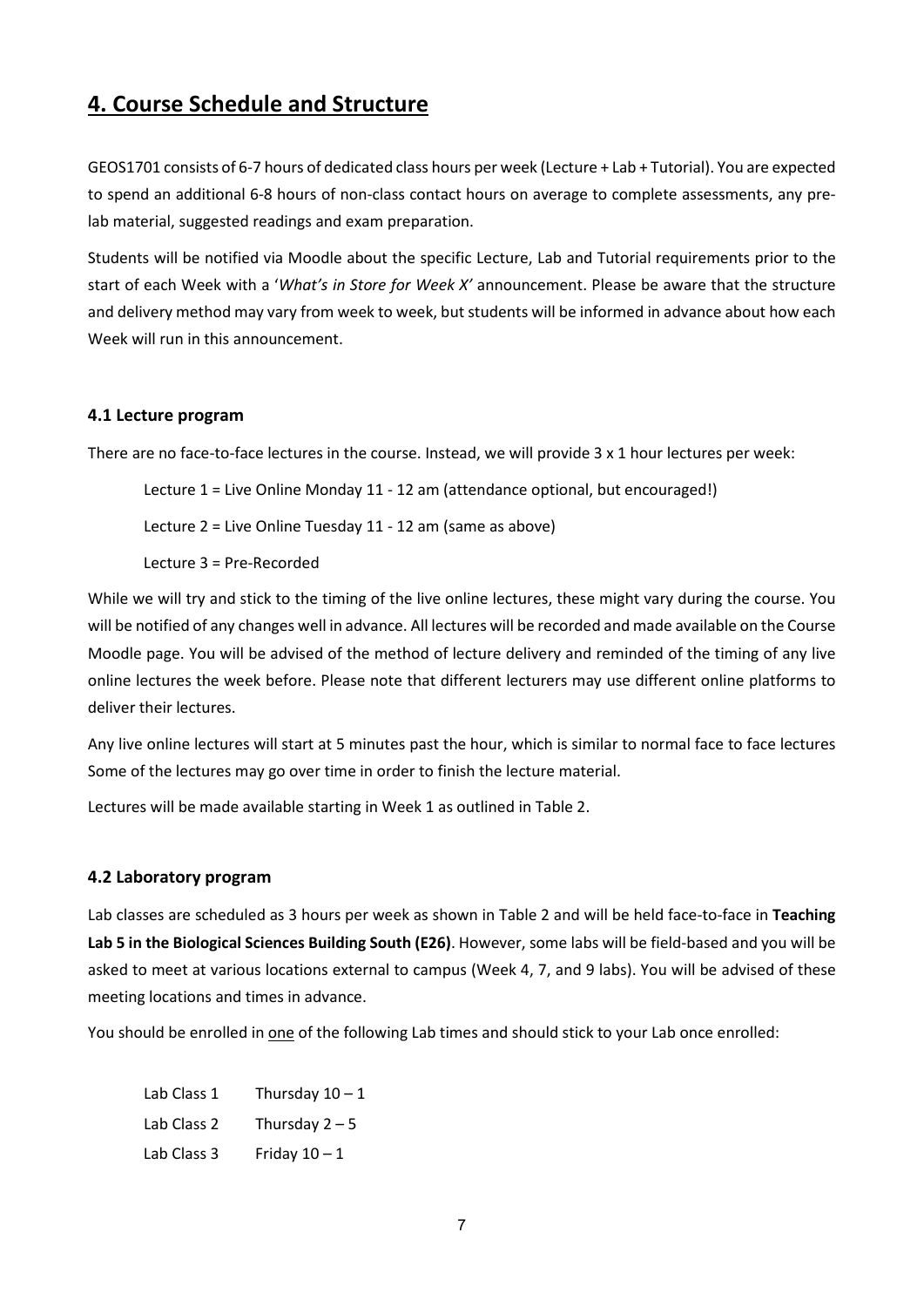| <b>Week</b>                             | Lecture #      | <b>Lecture Topic</b>                         | <b>Who</b> | <b>Lab Details</b>                                                                                    | <b>Tutorials</b>                                    |
|-----------------------------------------|----------------|----------------------------------------------|------------|-------------------------------------------------------------------------------------------------------|-----------------------------------------------------|
| 1<br>(May 31-June<br>4)                 | 1              | Life, The Earth and Everything               |            | Lab Assessment 1. Part A: Google Earth<br>• Complete pre-lab material<br>In-Lab workshop<br>$\bullet$ | Introduction to Water<br>Use Report                 |
|                                         | $\overline{2}$ | Landscape Evolution                          | <b>RB</b>  |                                                                                                       |                                                     |
|                                         | 3:             | Landform Movement and Hazards                |            |                                                                                                       |                                                     |
| $\overline{2}$<br>(June 7-11)           | 4              | <b>Arid Environments</b>                     |            | Lab Assessment 1. Part B: Mapping<br>• Complete pre-lab material<br>In-Lab workshop<br>$\bullet$      |                                                     |
|                                         | 5              | Catchment Hydrology                          | <b>RB</b>  |                                                                                                       | Water Use Report<br>Q&A                             |
|                                         | 6              | Water Resources and Pollution                |            |                                                                                                       |                                                     |
|                                         |                |                                              |            |                                                                                                       |                                                     |
|                                         | $\overline{7}$ | <b>River Systems</b>                         | <b>RB</b>  | Lab Assessment 1. Part C: Remote Sensing/Environ Change<br>Complete pre-lab material<br>$\bullet$     | Water Use Report:                                   |
| $\overline{\mathbf{3}}$<br>(June 15-18) | 8              | River Processes and Management Issues        |            | In-Lab Workshop                                                                                       | Working with Data<br>(Figures/Tables/Sig<br>Digits) |
|                                         | 9              | <b>Coastal Processes</b>                     |            | Online Lab Assessment 1<br>$\bullet$                                                                  |                                                     |
|                                         |                |                                              |            |                                                                                                       |                                                     |
|                                         | 10             | <b>Coastal Environments</b>                  | <b>RB</b>  | Lab Assessment 2. Coastal Lab Maroubra Beach                                                          |                                                     |
| (June 21-25)                            | 11             | <b>Coastal Hazards and Management Issues</b> |            | Complete pre-lab material<br>Meet at Maroubra Beach<br>$\bullet$                                      | Mid-Term Exam Review                                |
|                                         | 12             | Earth's Atmosphere and Energy Balance        | <b>DE</b>  | Conduct field measurements                                                                            |                                                     |

**Table 2.** GEOS 1701 Lecture, Lab and Tutorial Program for T2 2021.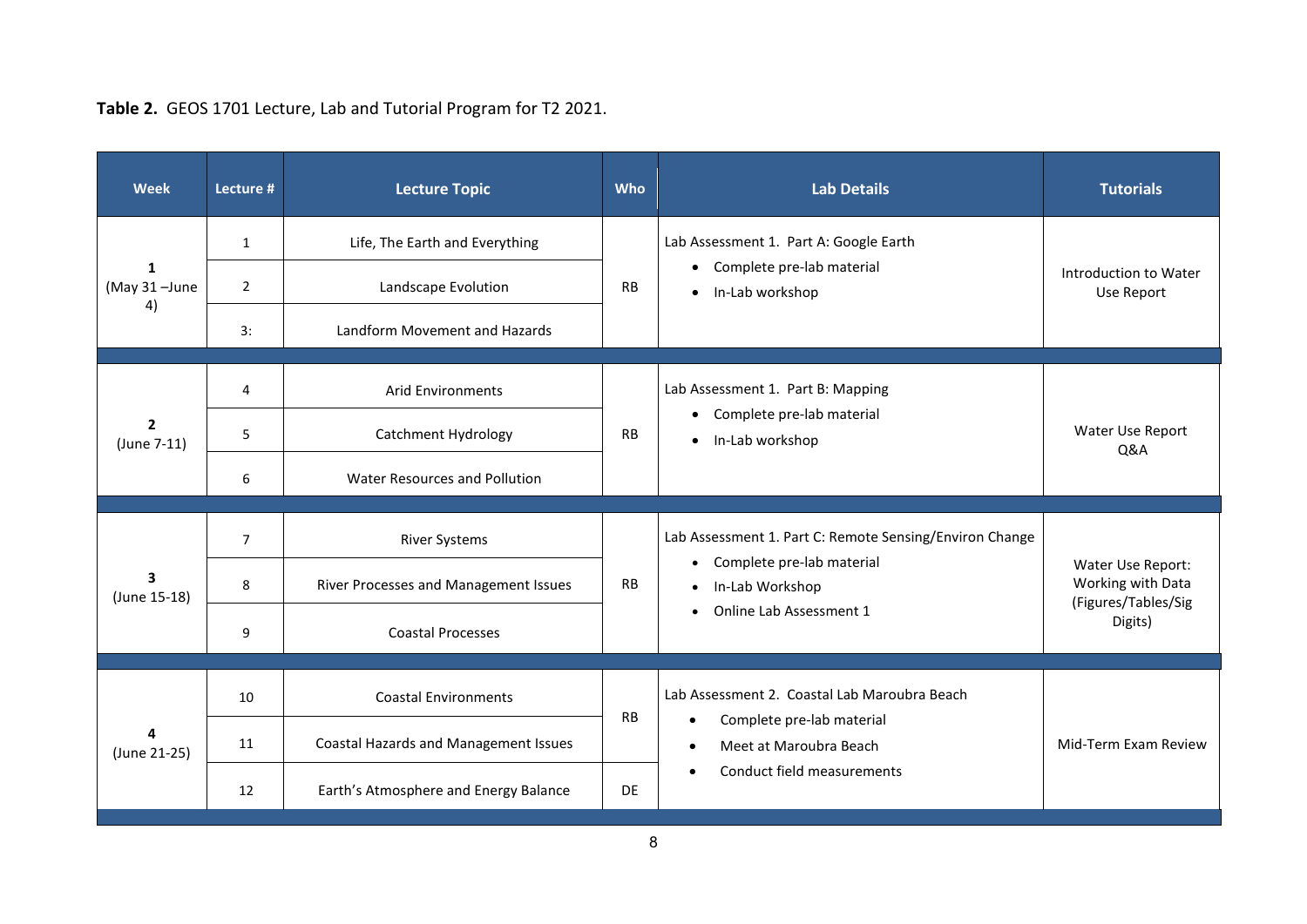| <b>Week</b>                    | Lecture #                                                  | <b>Lecture Topic</b>                   | Who       | <b>Lab Details</b>                                                                                                                                 | <b>Tutorials</b>                                           |  |
|--------------------------------|------------------------------------------------------------|----------------------------------------|-----------|----------------------------------------------------------------------------------------------------------------------------------------------------|------------------------------------------------------------|--|
| 5<br>(June 28-<br>July 2)      | 13                                                         | <b>Climate Elements</b>                |           | Lab Assessment 2. Coastal Lab Workshop<br>Lab workshop<br>$\bullet$<br>Online Lab Assessment 2                                                     | Water Use Report: How<br>to Write a Report +<br>References |  |
|                                | 14                                                         | <b>Global Circulation Systems</b>      | <b>DE</b> |                                                                                                                                                    |                                                            |  |
|                                | 15                                                         | <b>Global Climates</b>                 |           |                                                                                                                                                    |                                                            |  |
| 6                              | Monday July 5 - Friday July 9 = UNSW FLEXI WEEK NO CLASSES |                                        |           |                                                                                                                                                    |                                                            |  |
| $\overline{7}$<br>(July 12-16) | 16                                                         | <b>Climate Change and Variability</b>  | DE        | Lab Assessment 3. Coogee Self-Guided Field Lab<br>• Complete pre-lab material<br>• Lab workshop<br>• Conduct self-guided fieldwork at Coogee Beach |                                                            |  |
|                                | 17                                                         | Human Induced Climate Change 1         |           |                                                                                                                                                    | Water Use Report:<br>Last Minute Q&A                       |  |
|                                | 18                                                         | Human Induced Climate Change 2         |           |                                                                                                                                                    |                                                            |  |
| 8<br>(July 19-23)              | 19                                                         | Remote Sensing of Environmental Change | AF        | Lab Assessment 3. Coogee Self-Guided Field Lab                                                                                                     |                                                            |  |
|                                | 20                                                         | What is Biogeography?                  | SM        | Online Lab Assessment 3<br>$\bullet$                                                                                                               |                                                            |  |
|                                | 21                                                         | The Distribution of Individuals        | SM.       |                                                                                                                                                    |                                                            |  |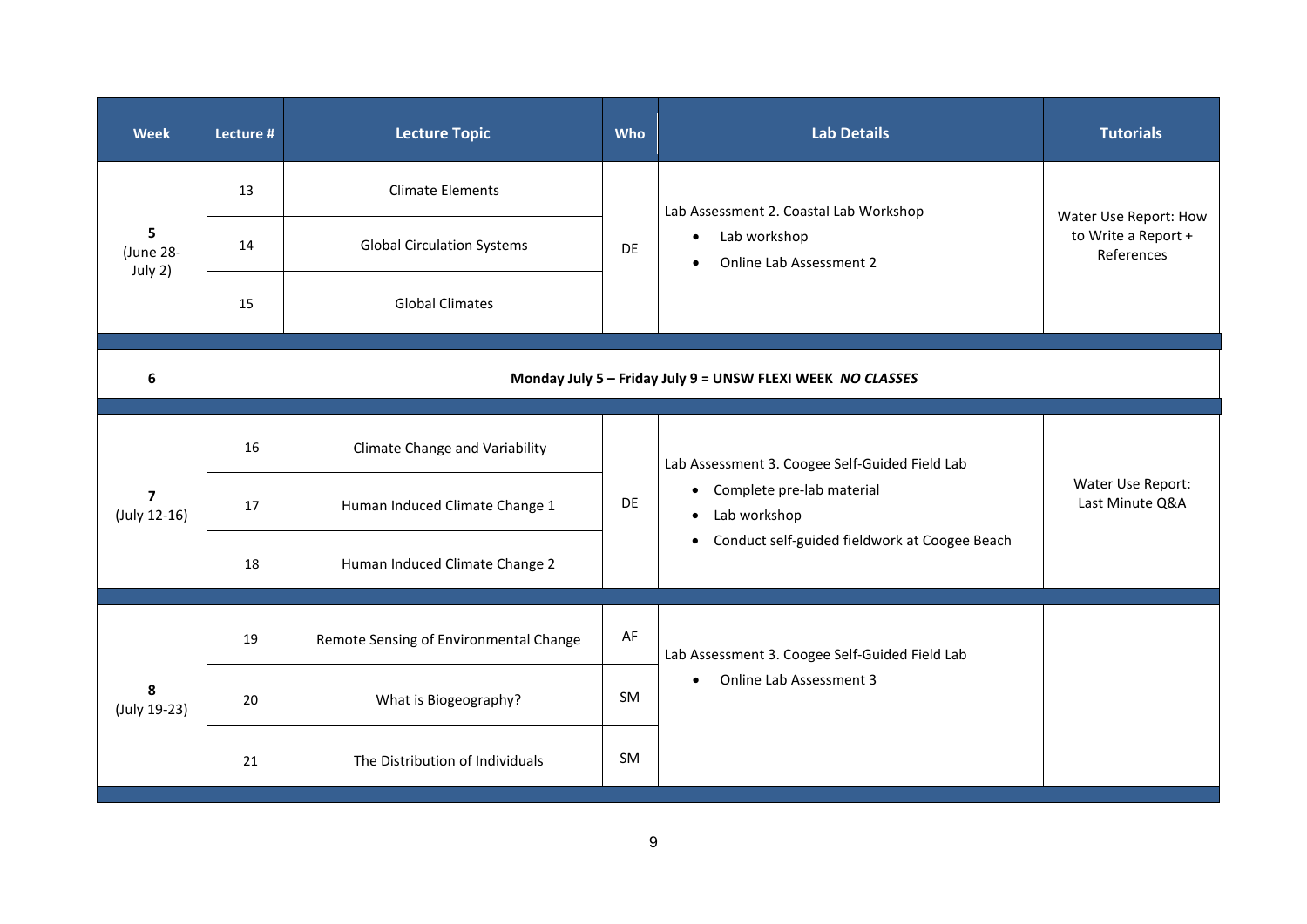| <b>Week</b>       | Lecture #                                                 | <b>Lecture Topic</b>                     | <b>Who</b>              | <b>Lab Details</b>                                                                                         | <b>Tutorials</b>         |
|-------------------|-----------------------------------------------------------|------------------------------------------|-------------------------|------------------------------------------------------------------------------------------------------------|--------------------------|
|                   | 22                                                        | Is Biodiversity Important?               |                         | Lab Assessment 4. Biogeography Lab Centennial Park<br>Complete pre-lab material                            |                          |
| 9<br>(July 26-30) | <b>SM</b><br>23<br>Is there a Limit to Human Populations? |                                          | Meet at Centennial Park |                                                                                                            |                          |
|                   | 24                                                        | Are Australian Ecosystems Different?     |                         | Conduct field measurements                                                                                 |                          |
|                   |                                                           |                                          |                         |                                                                                                            |                          |
| 10<br>(Aug 2-6)   | 25                                                        | Humans as Agents of Change               | <b>SM</b>               | Lab Assessment 4. Biogeography Lab<br>Online Lab Assessment 4<br>Water Use Report Feedback<br>MyExperience |                          |
|                   | 26                                                        | Inter-Disciplinary Environmental Science |                         |                                                                                                            | <b>Final Exam Review</b> |
|                   | 27                                                        | Live Q&A + Future Courses                |                         |                                                                                                            |                          |

**Note:** RB = Professor Rob Brander; DE = David Edwards; AF = Dr Adrian Fisher; SM = Associate Professor Scott Mooney

Please be aware that the topics listed in Table 2 may change at the discretion of the Lecturers. Students will be notified in advance of any changes to the lecture topics or sequence.

For due dates/weeks of assessments, please refer to Table 3. **Students will be notified of specific due dates and times for assessments and methods of handing in assessments during the course.**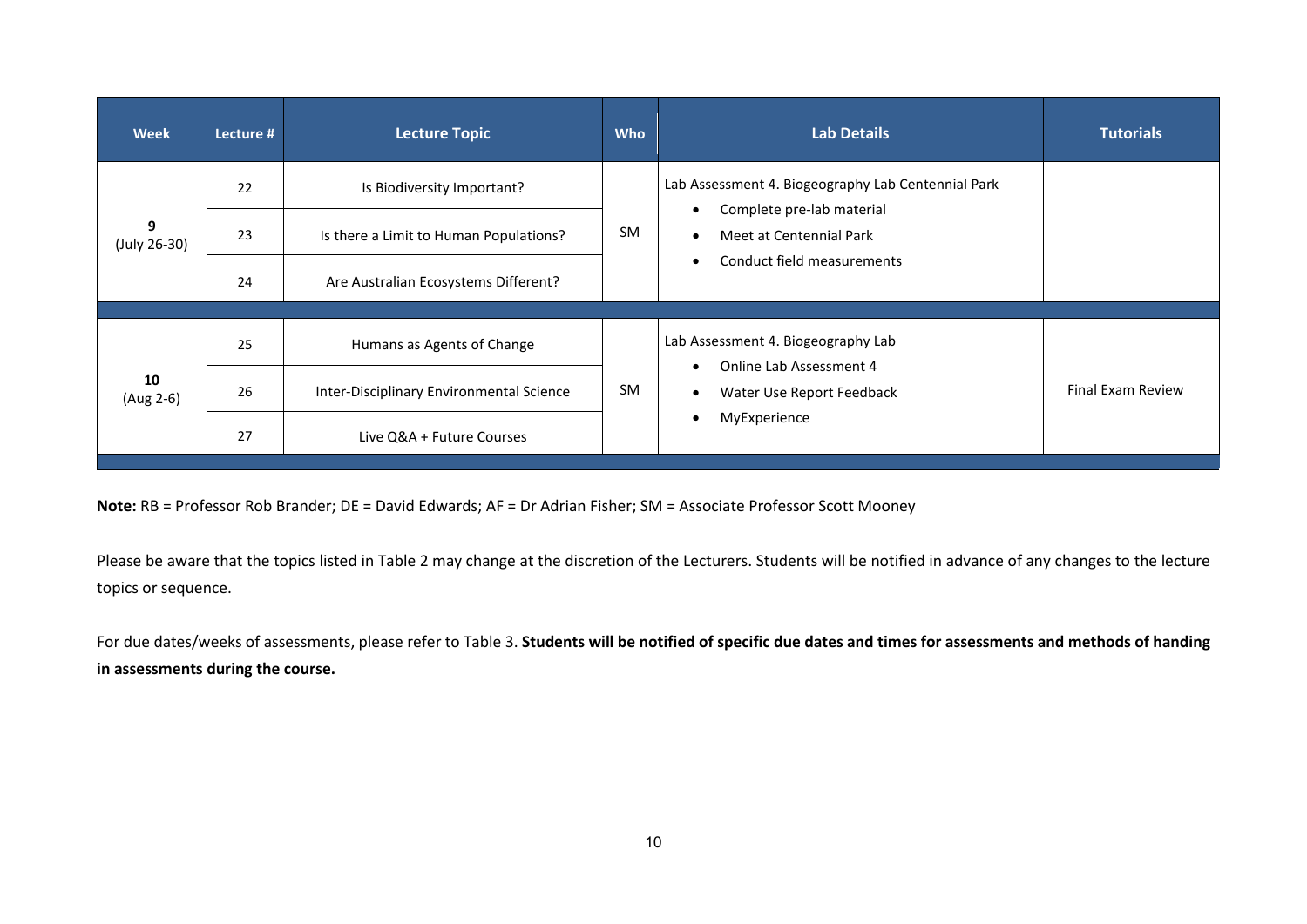Some of the labs may have a **pre-recorded introduction** and/or **pre-lab material** to the lab class that students are required to view and/or complete before their lab starts. This material will be made available to students in advance to allow students enough time to complete any tasks.

Lab classes commence in Week 1 as outlined in Table 2.

#### **4.3 Tutorial program**

Tutorials will be **held online** and are scheduled as 1 hour per week at one of the following times:

| Tutorial 1 | Wednesday 10-11 |
|------------|-----------------|
| Tutorial 2 | Wednesday 11-12 |
| Tutorial 3 | Wednesday 1-2   |
| Tutorial 4 | Wednesday 2-3   |

Tutorials commence in Week 1, but they will not run every week during the Trimester. The tutorial schedule is outlined in Table 2. Tutorials will begin at 5 minutes past the hour.

You will need to stick to your Tutorial time once enrolled. You will be notified in advance of the requirements for your Tutorials each week.

Some of the tutorials will have pre-recorded Introductions that you will watch at the start of the tutorial before engaging directly with the lecturers.

## **5. Assessment**

#### **5.1 Assessment tasks**

Assessment of your performance in this course will utilise a range of different tasks and methods. Each assessment item will focus on different elements of the course. Course assessment will consist of three components as shown in Table 3:

## **5.2 Assessment criteria and standards**

Lab Assessments are assessed on how students take theory and apply it into practical tasks. Literacy and numeracy are also assessed as part of these exercises. Lab assessments should be mostly completed during lab class times, but often extend over multiple Lab Weeks. The *Mid-Term* and *Final Exam* are based only on lecture material.

We follow the UNSW grading system[: https://student.unsw.edu.au/grade.](https://student.unsw.edu.au/grade) We will follow the normal grading of HD/D/CR/P etc. You should also familiarise yourself with the UNSW assessment policy: <https://student.unsw.edu.au/assessment>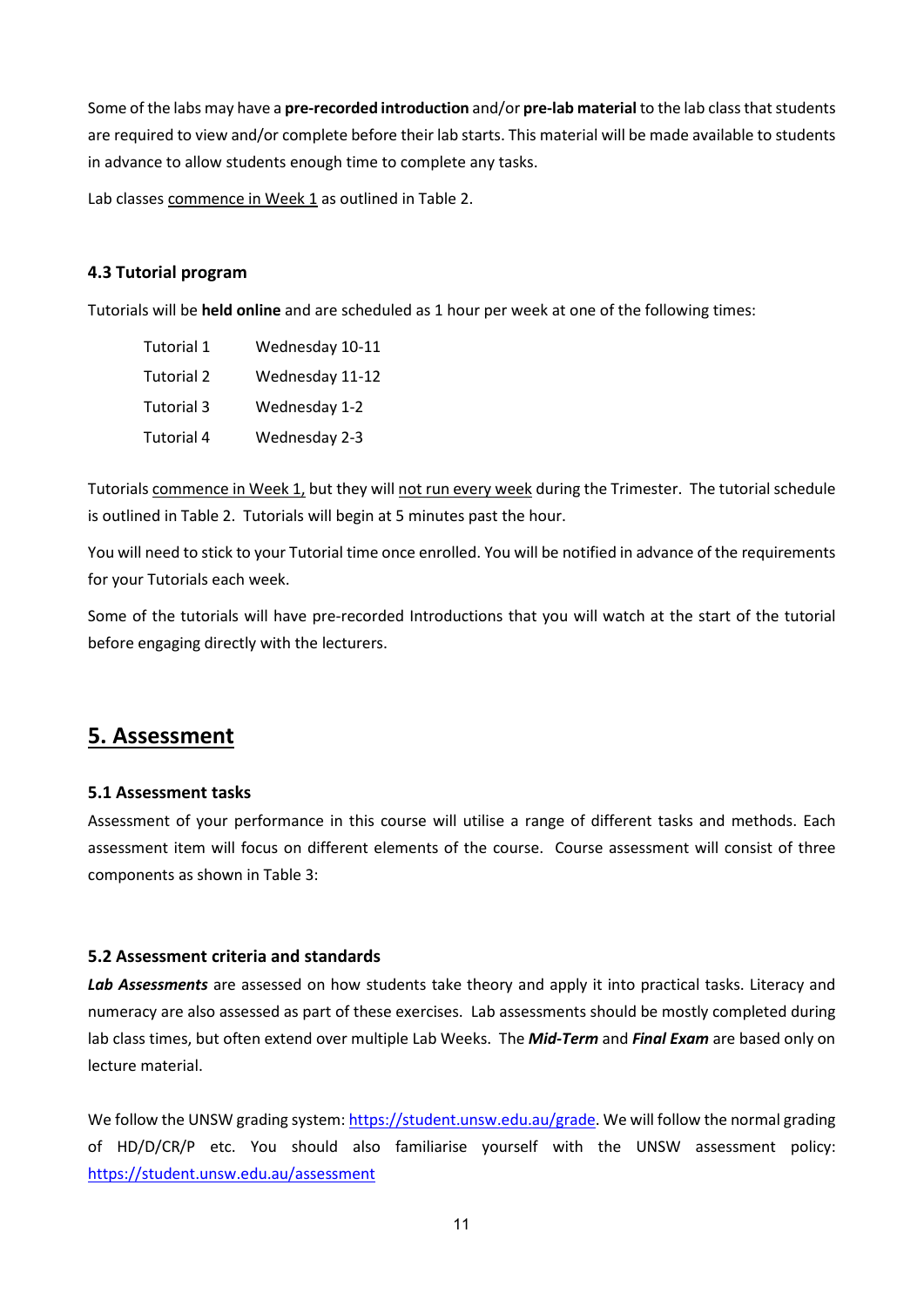**Table 3:** GEOS 1701 Assessment Guide T1 2021.

| <b>Assessment Item</b>            | <b>Assessment Details</b>  | Due Date                                      | Value<br>(%) |  |
|-----------------------------------|----------------------------|-----------------------------------------------|--------------|--|
| Lab Assessments<br>(4 @ 10% each) | 1. Google Earth/Mapping/RS | Online Quiz in Week 3                         | 40           |  |
|                                   | 2. Coastal Field Lab       | Online in Week 5                              |              |  |
|                                   | 3. Coogee Field Lab        | Online in Week 8                              |              |  |
|                                   | 4. Biogeography Field Lab  | Online in Week 10                             |              |  |
| Water Use Assignment              | In Tutorials               | Submit online Wed July 14 @<br>10 pm (Week 7) | 20           |  |
| Mid-Term Exam                     | Lectures 1-11 (online)     | Week 5 (Mon June 28 $@7$ pm)                  | 17           |  |
| Final Exam                        | Lectures 12-26 (online)    | Aug 13-26 (Day TBA)*                          | 23           |  |

\*End of Session Exam Period. Schedule is released in late T2.

## **5.3 Submission of assessment tasks**

Students will be advised how to submit their assessments in their Lab and Tutorial Classes and via announcements made on Moodle.

**Late work will be penalised by 10% of the value of the assignment per day** (not including weekends). After 7 late days the work will be given a value of 0%. This is School of BEES policy and there are no exceptions unless an extension is provided. Extensions are only provided by the Course Convenor (Prof. Rob Brander) or the Lab Co-ordinator (David Edwards) for valid reasons (medical or otherwise) and official certification must be appended to the work when handed in.

Only valid reasons will be accepted for missing the Final Exam and appropriate documentation relating to your absence is required.

#### **5.4 Feedback on assessment**

Marking of your assessments will be provided by lecturers with assistance from academic staff in the School of BEES and a peer review process on occasion. Where multiple markers are involved, the marks will be checked for consistency. Depending on the nature of the assessment, feedback on assessments will be provided either on the returned Assessment and/or discussed verbally in an online Lab Class session. There will be numerous interactive online Lab sessions that will involve assessment feedback and course revision.

Feedback on the final exam is possible by appointment only. Final examinations are retained in the School for a period of 6 months, after which they are destroyed.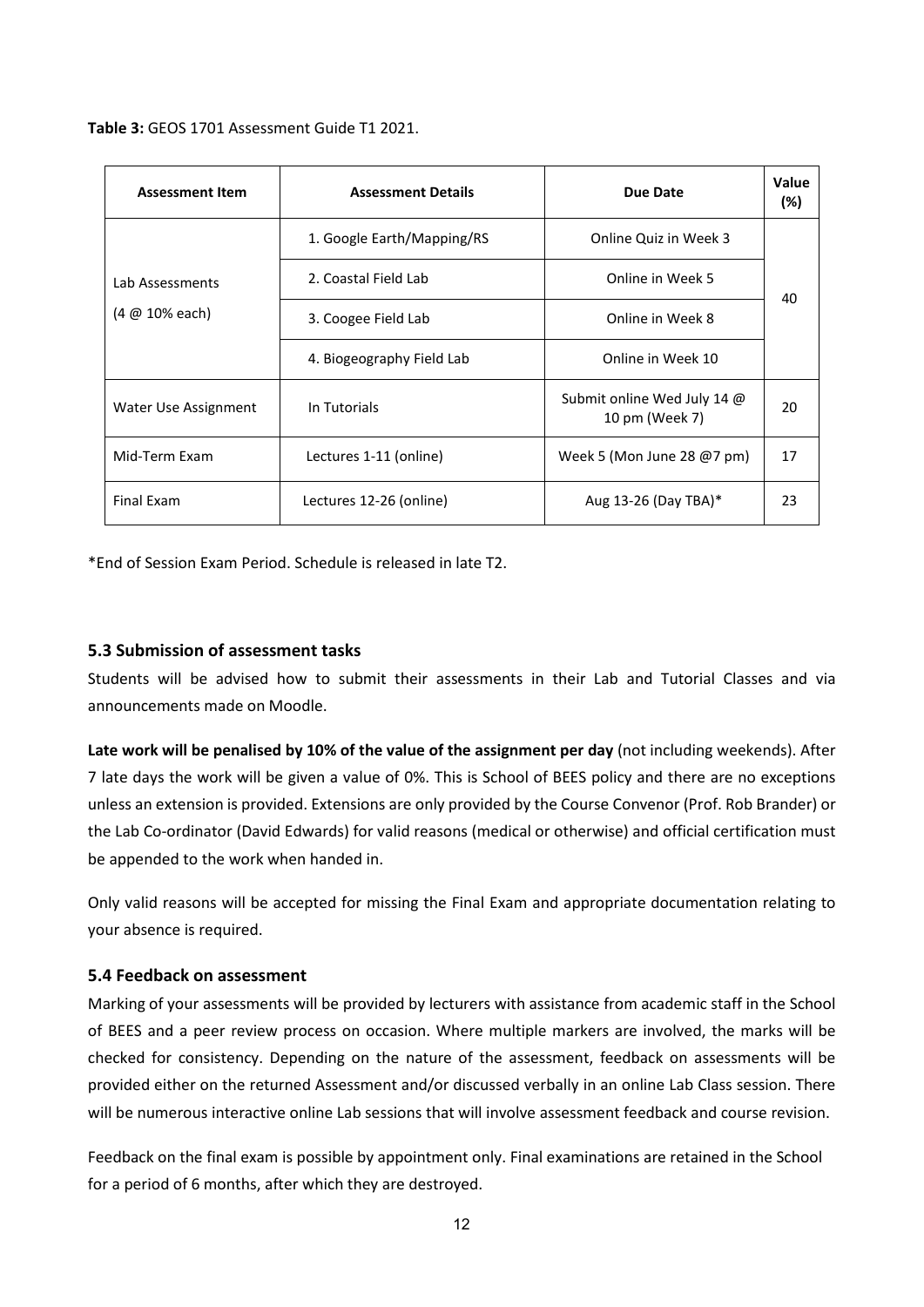## **5.5 Grade Summary**

A final grade summary for all assessments during the course prior to the Final Exam will be posted on the course Moodle website **once the MyExperience student course evaluations (Section 3.2) reach a 75% response rate**. This summary is valuable as it allows students to check for any data entry errors.

## **6. Academic Integrity, Referencing and Plagiarism**

**Academic Integrity** is fundamental to success at university. Academic integrity can be defined as a commitment to six fundamental values in academic pursuits: honesty, trust, fairness, respect, responsibility and courage (Fishman, 2013). At UNSW this means that your work must be your own and others' ideas should be appropriately acknowledged. If you don't follow these rules, **plagiarism** may be detected in your work.

Every year at UNSW, many students are caught copying or cheating in various ways resulting either in severe penalty for the assignment in question or in automatic failure of a course. If you think we do not recognize copying and plagiarism, you are very mistaken!

In addition to the UNSW Policy on Academic Honesty and Plagiarism, the School of Biological, Earth and Environmental Sciences (BEES), also considers any work submitted that has been produced outside of a given course in a given year to be plagiarism *i.e*:

- Work produced for a third party *e.g*. your place of employment, is considered intellectual property of the third party, and as such if such work is submitted in place of a required course work, it is deemed plagiarism.
- All work submitted for assessment must be created specifically for the given assessment task in the given year. Work produced in previous years or for other assessments is not acceptable.

Further information about academic integrity and plagiarism can be located at:

- The Current Students site [https://student.unsw.edu.au/plagiarism,](https://student.unsw.edu.au/plagiarism) and
- The ELISE training site http:/subjectguides.library.unsw.edu.au/elise/presenting

The *Conduct and Integrity Unit* provides further resources to assist you to understand your conduct obligations as a student:<https://student.unsw.edu.au/conduct>

**Referencing** is a way of acknowledging the sources of information that you use to research your assignments. You need to provide a reference whenever you draw on, or replicate, someone else's words, ideas or research. Not referencing other people's work can constitute plagiarism.

For further information about referencing styles see<https://student.unsw.edu.au/referencing>

For example, the Fishman (2013) reference above would be listed in a reference list as: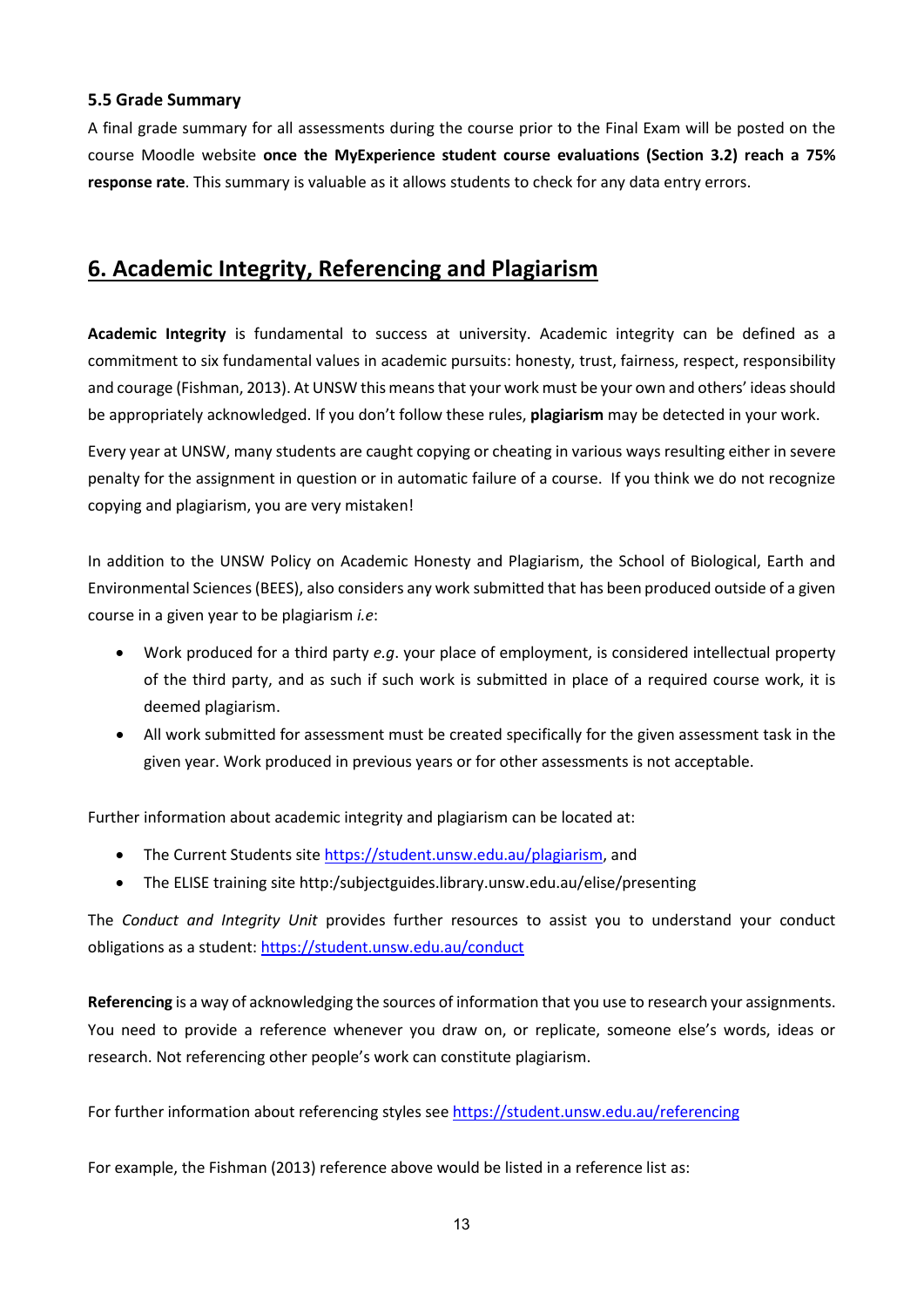Fishman, T. (Ed.) 2013. *The Fundamental Values of Academic Integrity*. International Center for Academic Integrity, Clemson University.

## **7. Resources and Readings**

## **7.1 Moodle**

This course is available online through the UNSW Moodle system which can be accessed via your MyUNSW or by:

- 1. Going to<https://moodle.telt.unsw.edu.au/login/index.php>
- 2. Enter your Username (your UNSW zID) and Password (your zPass) and click the 'Agree and sign on' button
- 3. Look for GEOS1701 under the 'My Courses Tab'

The GEOS1701 Moodle page will contain information regarding course announcements, lectures, labs, tutorials and assessments – everything basically! You will find that the course has been divided into various sections related to Course Information, Lecture/Lab/Tutorial Recordings, Water Use Report, Trimester Weeks, and others.

Please visit the Support Section at<https://student.unsw.edu.au/moodle-support> for more information and tutorials about Moodle.

## **7.2 Online lecture notes**

Copies of lecture powerpoints will be made available to students on Moodle in a variety of formats depending on Lecturer preference.

Generally, lecture powerpoints provide only a brief overview of the material actually presented in Lectures. All lecture material (both slide content and verbal content) is assessable on the Final Exam and if you rely solely on the online powerpoints and do not take advantage of the online lecture recordings (see below), then you will not do well in the course. For this reason we strongly encourage you to take additional notes from the lectures

## **7.3 Online lecture recordings**

All lectures for this course will be recorded and will be made available using various recording platforms such as Blackboard Collaborate, Echo 360 or others depending on lecturer preference. Regardless, all lecture recordings can be found in the Lecture, Lab and Tutorial Recordings section on the Course Moodle page. Some lecturers may choose to pre-record some of their lectures, while others will be given live during the scheduled lecture time (and recorded). You will be advised on how the lectures will run prior to each Week.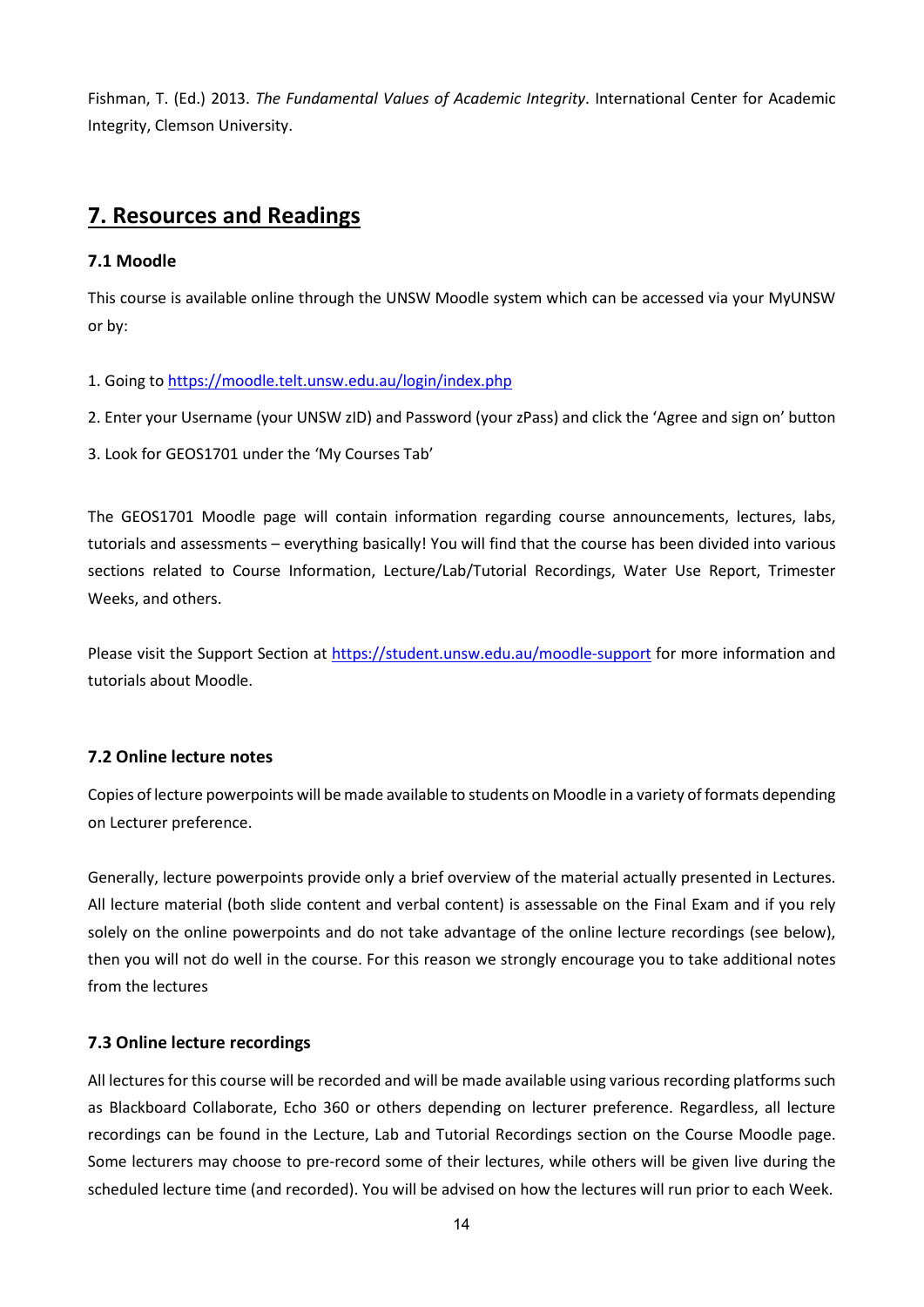There are various sources of information on how to use Blackboard Collaborate Ultra:

UNSW Student Guide to Blackboard:<https://student.unsw.edu.au/blackboard-collaborate-ultra>

Blackboard Website[: https://help.blackboard.com/Collaborate/Ultra/Participant/Get\\_Started](https://help.blackboard.com/Collaborate/Ultra/Participant/Get_Started)

We will also be providing our own information/help on the Course Moodle page.

#### **7.4 Online laboratory material**

There is no Lab Manual for this course. Instead, all the lab material and resources will be provided on Moodle. These materials will typically be found in the Moodle section corresponding to the week when the lab runs. *i.e*. All the Week 2 Lab material will be found in the Week 2 Moodle section.

Some labs will have some pre-lab exercises to be completed. It is the students' responsibility to complete this material before the start of each Lab class (when required to do so). All lab assessments will be submitted online via Moodle or done as an online Moodle quiz.

#### **7.5 Online tutorial material**

All tutorial classes will be held in an online format using Blackboard Collaborate. Students will have signed up to a unique tutorial class time and it is a requirement that they attend the online sessions for that class only. Please note that there is a separate section on the Course Moodle page dedicated to information relating to the Water Use Assignment, which is the focus of the tutorials.

#### **7.6 Discussion boards**

In the '*Course Information*' section on the Course Moodle page you will find a link to a Discussion Board. If you have any questions about course material outside of online interactive sessions on Blackboard, you should first post the question on the Discussion Board rather than email the lecturers. Peer engagement with your classmates is a very effective learning method. Of course, we will also be checking the Discussions.

#### **7.7 Readings**

There is NO prescribed textbook for this course. However, if you would like to purchase a text for your own use, we recommend *Christopherson, R.W. (2018). Elemental Geosystems. Ninth Edition. Prentice Hall, New Jersey* as the course textbook which is available as an eBook for a modest price at <https://www.pearson.com.au/9780134817446>

Any previous editions of the Christopherson text, or any other used textbook relating to Physical Geography and/or Environmental Science will also likely include much of the material covered in the course. You may even find these types of texts in the UNSW Library.